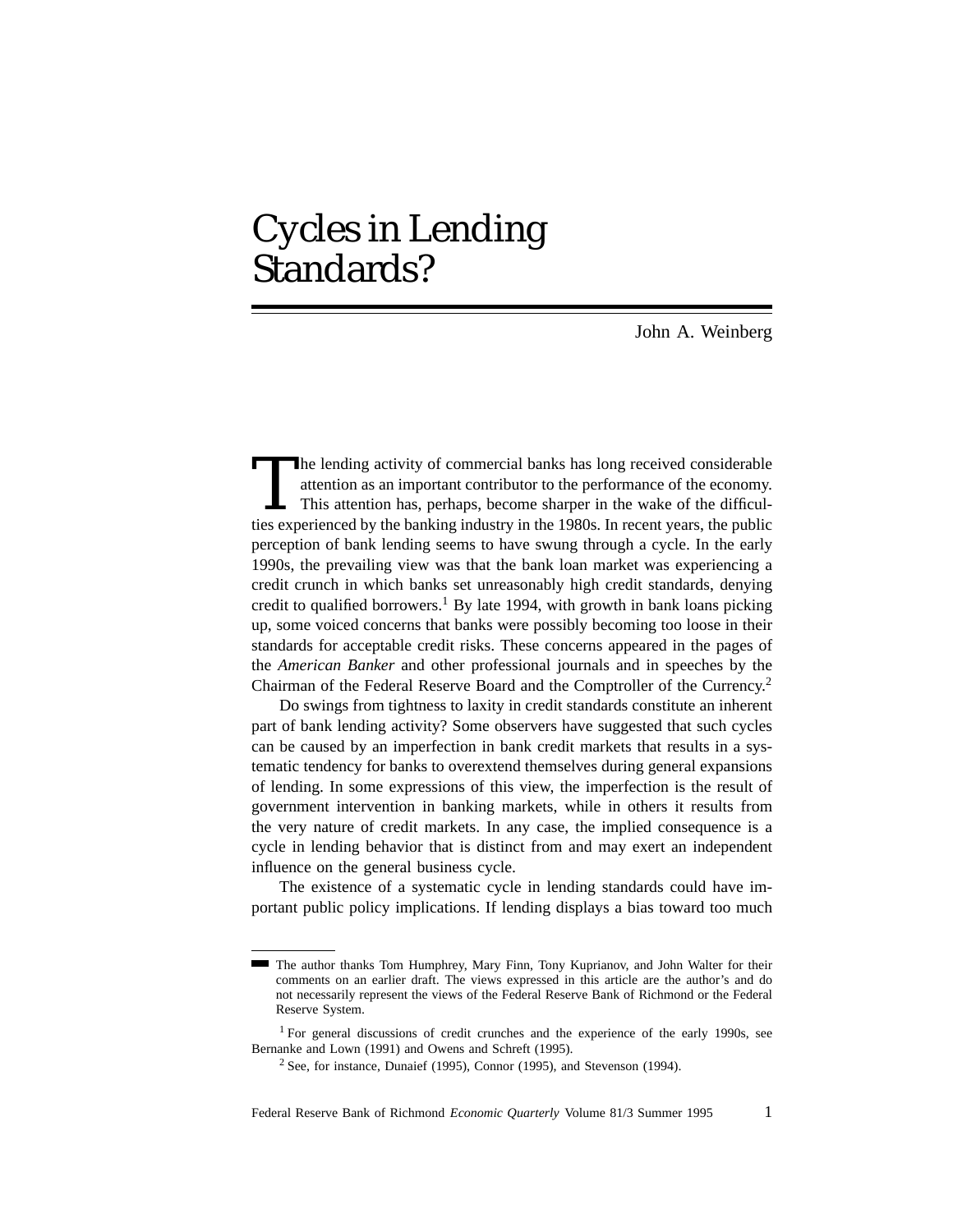risk during expansions, resulting in increased risks of bank failures and losses to bank insurance funds, then bank regulation might justifiably seek to smooth out lending cycles. Placing greater scrutiny and restrictions on bank lending during periods of loan growth would slow the expansions but limit ensuing losses.

Justifying a regulatory policy aimed at eliminating or reducing cyclical swings in credit standards and lending activity requires that expansions of credit be inherently excessive. Excessive, however, is a relative term. A relevant question in this regard concerns the behavior of an "ideal" credit market, in which there is no source of market failure or government-induced distortion. Would such a market produce cycles in lending standards? This is the question that this article explores. First, Section 1 describes the notion of cycles in standards in a bit more detail. The following sections examine a stylized model of credit market behavior. This model suggests that lending standards might naturally be expected to change with market conditions. In fact, the model serves to make the point that in a well-functioning credit market, an expansion of lending almost necessarily implies an easing of standards and the extension of credit to "riskier borrowers." This is true when borrower riskiness is defined in terms of borrower-specific characteristics drawn, for instance, from a commercial borrower's recent income statement or balance sheet. These characteristics tell only part of the story of the true expected profitability of a loan to a particular borrower. Also important are aggregate conditions that affect the demand for the borrower's product or the supply of its inputs. These factors are typically not well captured by borrower-specific indicators of credit quality.

## **1. CYCLES IN CREDIT STANDARDS**

In discussions of bank lending activity, the notion of cycles in lending standards typically begins with expansions; standards fall with heightening competition in expansions and rise in contractions as banks respond to their own capital shortfalls or the constraints of regulators. On the downside, this view is related to the notion of a credit crunch, which has received much attention in recent years. On the upside, the view often seems to embody the belief that expansions of credit are inherently excessive. In March of 1995, for instance, the *American Banker* reported on growing concerns about easing credit standards and on warnings from the loan officers' professional association advising lenders to resist competitive pressures and maintain credit quality.<sup>3</sup> Such warnings come very close to the caution voiced by Federal Reserve Chairman Alan Greenspan in speeches given in late 1994.

If, indeed, there is a natural tendency for expansions of credit to push down lending standards, then it would naturally follow that expansions would lead,

 $3$  See Mathews (1995).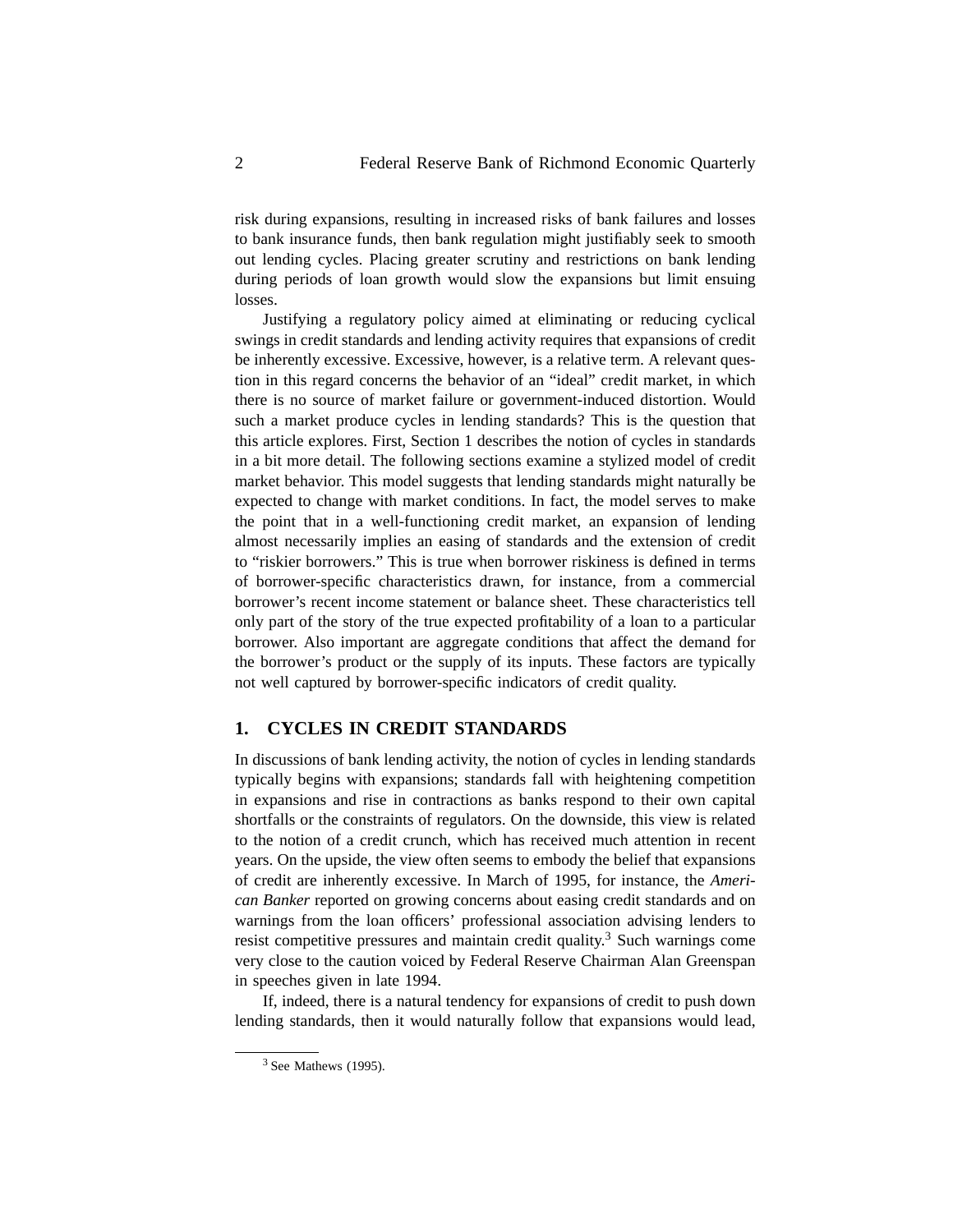at least sometimes, to significant increases in losses on loans. Further, the contraction phase of the credit cycle could be worsened as banks find themselves with bad assets on their books. Hence, under this view the primary driving force of cycles in the credit markets is the propensity of lenders to succumb to an unrealistic optimism in good times, creating lending booms that sow the seeds of their own demise. Just such a description of the cycle appears in some discussions by credit professionals.4 In this sort of description the expansion of lending could, itself, be the impulse that drives the cycle, as a spontaneous wave of optimism hits the lending community. Alternatively, the expansion could be an overreaction to other shocks to the economy that "legitimately" shift the supply of or demand for credit.

The view of cycles outlined above is one of fluctuations in a number of variables. In this view, the cycle in lending standards coincides with the cycle in the amount of lending, while movements in the amount of lending are followed by movements in loan losses. In particular, an increase in lending activity is followed by an increase in losses. Does this pattern appear in the data? Figure 1 displays the behavior of the growth rate of total loans and loan charge-offs as a fraction of total loans at insured banks and thrifts in the United States from 1950 to 1992.

While the relationship is not striking, there do appear to be periods in which unusually strong loan growth preceded rising charge-offs. For instance, in 1972 and 1973, annual loan growth was about 18 percent compared to around 10 percent in 1971 and 1974. From 1973 through 1976, charge-offs, as a percent of total loans, grew from 0.33 percent in 1973 to 0.77 percent in 1976. It is important to note that accounting standards allow banks some discretion as to when to write off a nonperforming  $\alpha$ .<sup>5</sup> Consequently, charge-offs resulting from an episode of poor credit quality can be spread out over time, delaying and smoothing the apparent response of losses to an expansion of lending. The last several years of data in Figure 1 seem to reflect the downside of the cycle: an extended period of rising losses followed by a period of declining loan growth, culminating in two years of declines in the level of lending activity.

While not conclusive, the behavior of loan growth and charge-offs is not inconsistent with the notion of a cycle in lending standards. Alternatively, one might seek more direct evidence on lending standards. The Federal Reserve Board's Senior Loan Officer Opinion Survey on Bank Lending Practices contains explicit questions on this topic. Schreft and Owens (1991) provide a detailed description of this survey evidence. Broadly stated, they find that loan officers' self-professed tendency to tighten lending standards follows a cyclical pattern that tends to peak (attain the greatest tightening of lending standards)

<sup>4</sup> See, for instance, Mueller and Olson (1981) and Stevenson (1994).

<sup>5</sup> This issue is discussed in Darin and Walter (1994).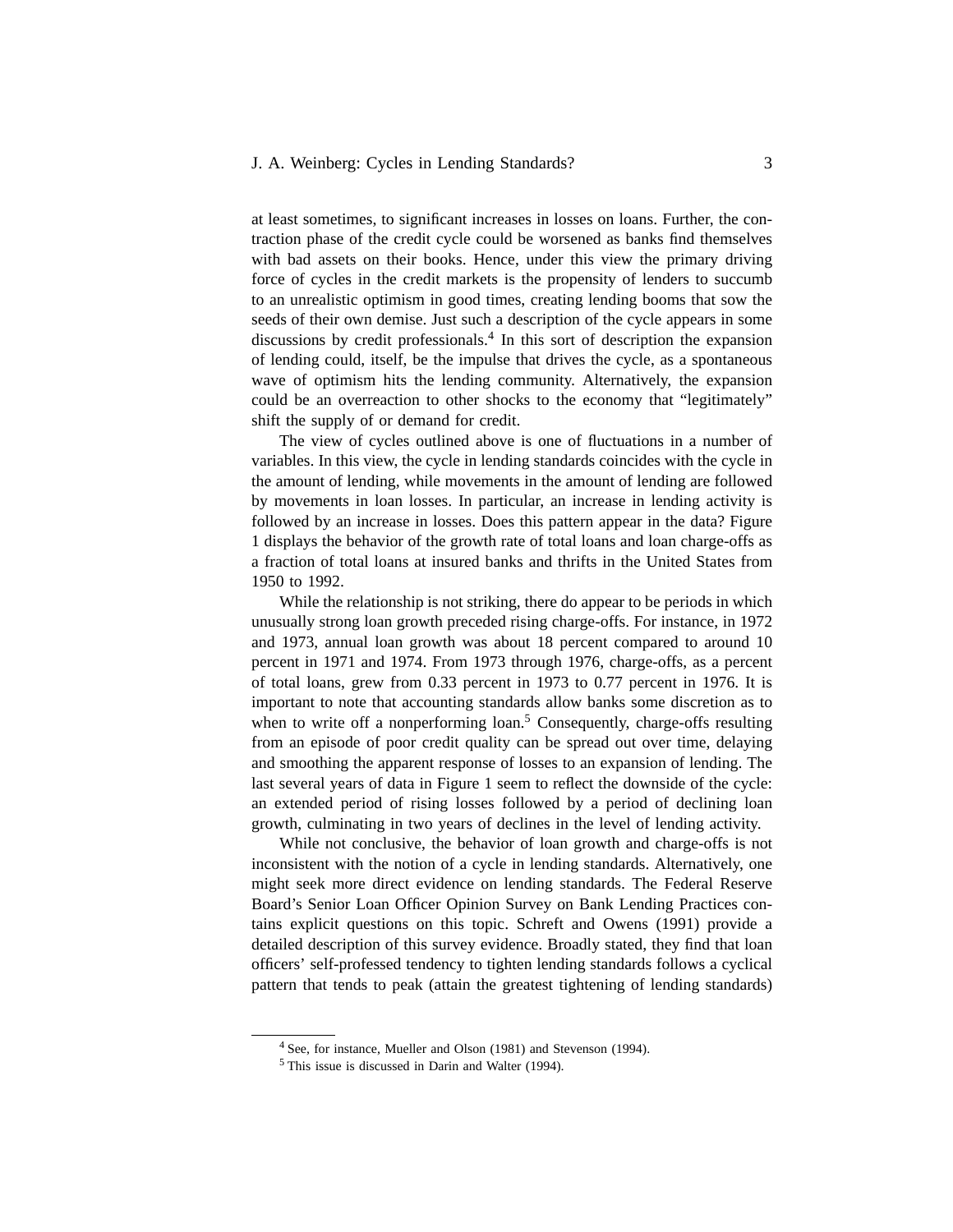

**Figure 1 Loan Growth and Charge-Offs**

just prior to or during general economic downturns. They find similar behavior in responses to questions about loan officers' general willingness and unwillingness to make loans. Further, peaks in the loan growth series in Figure 1 tend to occur at or around the troughs in the lending standards series studied by Schreft and Owens. In other words, the survey data suggest that low selfreported standards coincide with high growth in actual lending, while bankers report tightest credit around periods when lending growth is slow.

An additional source of information on lending standards could come from examining the characteristics of banks' borrowers. If borrowers' average financial conditions become weaker, then one might be able to conclude that standards have eased, especially if one can control for the general state of the economy. Cunningham and Rose (1994) perform such a study. They examine evidence on the financial conditions of small and mid-sized commercial borrowers. This evidence appears to be consistent with a general easing of standards from 1978 to 1988 and a tightening from 1988 to 1991. Except for 1978 itself, 1978 to 1988 was a period of fairly steady loan growth, with a few relatively strong years. By contrast, 1988 to 1991 was a period of generally declining loan growth. Hence, this study serves to confirm the general coincidence of changes in standards with movements in total lending activity.

The evidence discussed above is broadly consistent with the notion of cycles in lending standards. More difficult is the question of whether expansions represent a systematic tendency of banks to become too easy in the extension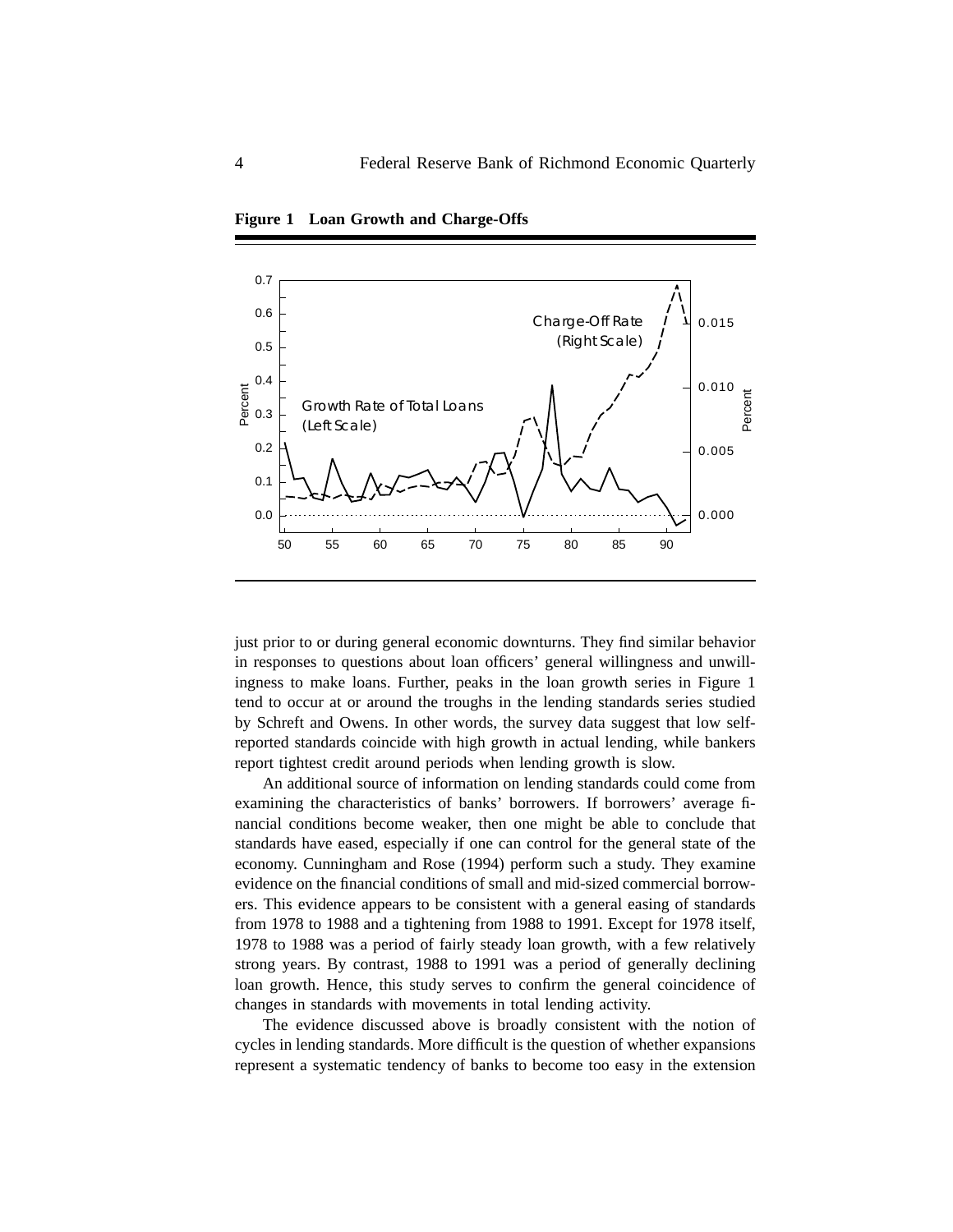of credit. There are at least two views as to what might drive lenders to display an excessively tolerant attitude toward credit risk. One view is that there is a fundamental imperfection in financial markets and, in particular, markets for bank credit. Under this view, the source of the imperfection seems to be that the credit quality of borrowers is difficult and costly to observe. Banks spend resources gathering information on borrower characteristics, but it is difficult for outside observers to verify the information obtained by the bank. Such limits to the flow of information form the basis of much of the recent work in the theory of banking. Limited information, however, does not necessarily imply a bias toward accepting greater risks. Indeed, if providers of funds feel that they are at an informational disadvantage, the cost of funds could be higher than in the case of perfect information. This could have the effect of making banks less willing to accept risks than they otherwise might be.

In some discussions of cycles in lending the supposed market imperfection simply seems to be a general failure of lenders to make good credit decisions. Sometimes this failure takes the form of basing decisions on the decisions of other lenders, rather than on an independent evaluation of market conditions. A model of banking markets that encompasses this view is presented by Rajan (1994). In that model, bankers are driven by a concern for their reputations, which could suffer if they fail to expand credit while others are doing so. Related to this view is the belief that competition drives lenders to ease their standards.<sup>6</sup> Hence, one might refer to this type of imperfection as the "herd mentality" problem.

The second, and perhaps more widely advanced view on the source of excessive risk tolerance by banks, is deposit insurance. It is well understood by now that federal deposit insurance has the potential of distorting banks' attitudes toward credit risk, and indeed there is an extensive literature on this subject.<sup>7</sup>

There is nothing inherently cyclical in the distortion caused by deposit insurance. In fact, by placing a limit on the losses a bank can incur, deposit insurance is likely to have its greatest effect on incentives when the overall financial condition of banks is weak. This seems to run counter to the view of a lending cycle in which banks overextend in good times, making themselves vulnerable to adverse shocks. It is possible that the interaction of deposit insurance and the behavior of bank regulators could produce the type of cyclical behavior described. Such behavior could arise if the scrutiny of and restrictions on bank lending applied by examiners and regulators varied, after the fact, with observed performance of banks. While times are good, regulators might impose little interference, intervening only after significant losses have been incurred.

<sup>6</sup> This view is expressed in the discussion described by Randall (1994).

<sup>7</sup> A notable statement of the problem is given by Kareken (1983).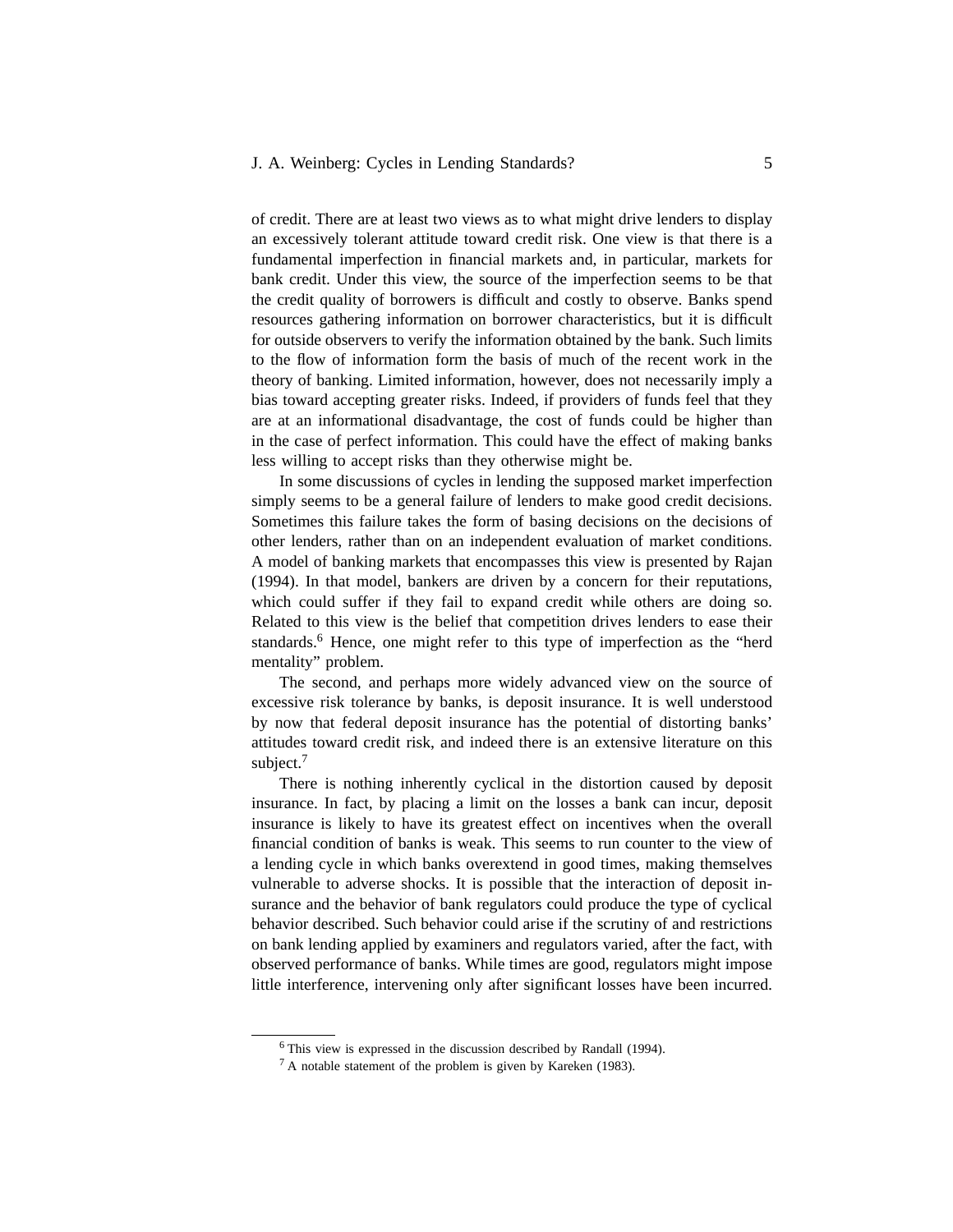Some have argued that the "prompt corrective action" requirements for regulators in the Federal Deposit Insurance Corporation Improvement Act of 1991 (FDICIA) embody just such a procyclical effect. On the other hand, recent, pre-FDICIA experience might be better characterized by a different pattern of regulatory response to changes in banks' conditions. In particular, it is possible that regulatory forbearance during the 1980s resulted in too few restrictions on the activities of troubled banks.

Much of the research and writing on cycles in bank lending activity often has been driven by the observation that expansions in credit-risk exposure tend to be concentrated in a particular type of lending; lending for commercial real estate development in New England in the 1980s is a typical example.<sup>8</sup> From the point of view of an individual bank, loan concentration implies a loan portfolio that is, perhaps, not as well diversified as it might be. In an environment characterized by deposit insurance and bank regulation, concentrations could present a problem to regulatory agencies. The description of cycles driven by concentrated expansions of lending, however, is very similar to the more general description mentioned above; lenders take on excessive risks as the market is swept up in a lending euphoria that skews individuals' evaluations of credit quality.

Each of the various views on market or regulatory failures driving cycles in lending behavior embodies some theory of the behavior of banks and financial markets. While each may have the ability to explain some aspect of observed behavior, the question remains: Compared to what? The following sections explore the implications of a benchmark model, in the absence of market imperfections or government intervention.

## **2. A MODEL OF A CREDIT MARKET**

An explicit model of equilibrium in a market for loans is useful for interpreting observed lending patterns. The model presented below is one without many of the transaction costs and other frictions that are often thought to be important to banking and credit markets. While such frictions are probably important for an explanation of the institutional structure of these markets, they are not necessarily essential to every aspect of observed market behavior. Exploration of an "ideal" or frictionless model will help to uncover what aspects of observed behavior result from market frictions and what aspects arise simply from the competitive allocation of credit among heterogeneous borrowers.

First, it is useful to think of the activity in the model economy as taking place over two time periods. These two time periods might be thought of as a component of a more explicitly dynamic model, in which aggregate

<sup>8</sup> Randall (1994) summarizes the proceedings of a conference on this subject.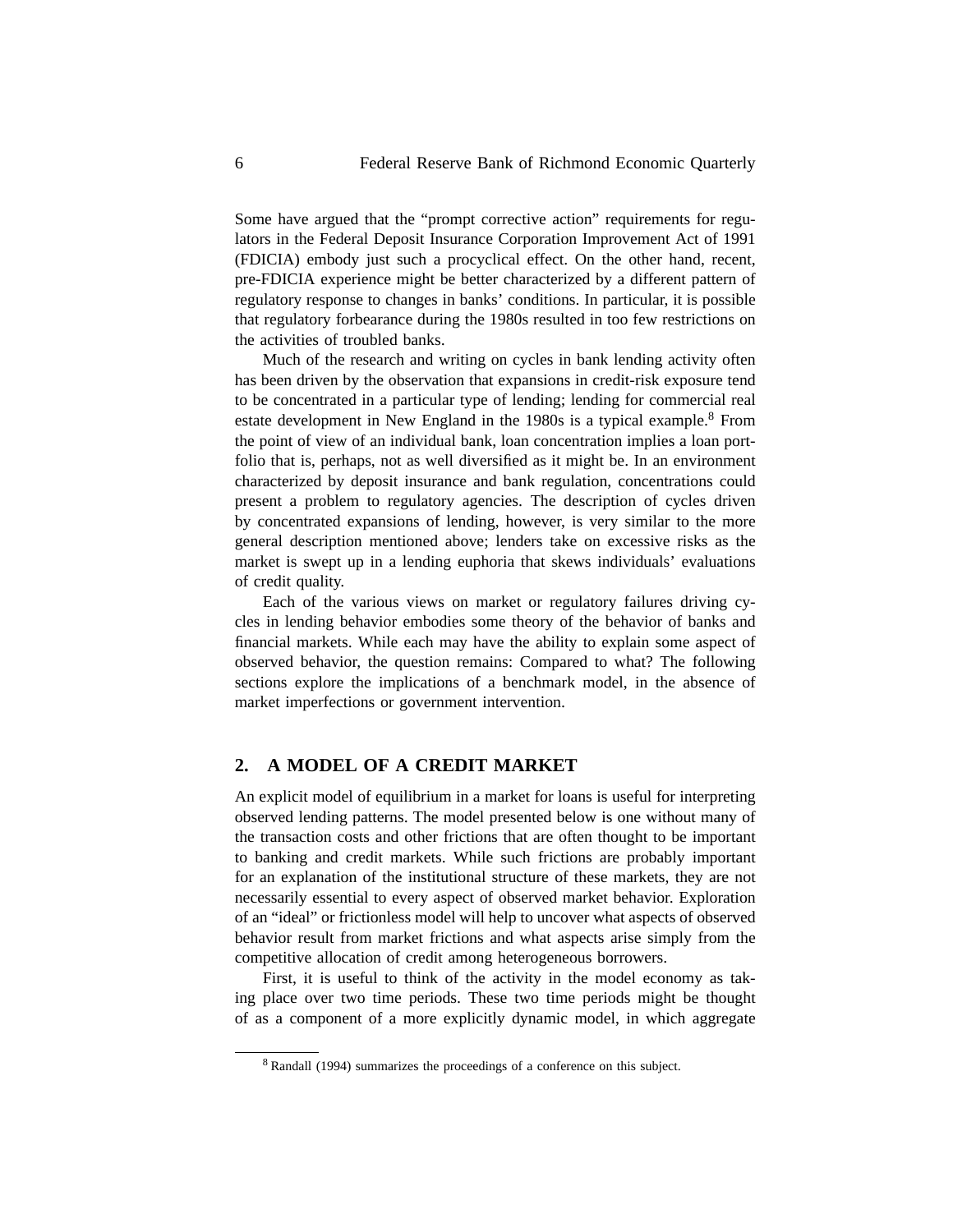#### J. A. Weinberg: Cycles in Lending Standards? 7

conditions evolve over time. A dynamic model would, ultimately, be better suited to closely matching the notion of cycles in lending standards. In the simple environment considered here, the forces that might drive cycles show up clearly in the comparative statics of the two-period version of the model. Since, in the model, lending standards arise as a characteristic of equilibrium, one can examine directly how changes in exogenous (to the decisions of market participants) market conditions change the equilibrium standards.

The demand side in the model economy's credit market is composed of a large number, *N*, of potential borrowers. Suppose that these are all business borrowers. Each borrower's business is particularly simple. A business requires a fixed amount of resources in the first period and, if successful, produces a fixed amount of output in the second period. If unsuccessful, the business produces nothing. Both input and output should be thought of as measured in monetary units, and, for simplicity, it is useful to set the value of the fixed amount of inputs required equal to one. The output of a successful business enterprise is denoted by  $Y > 1$ . This output, or revenue, should be thought of as being net of the opportunity cost of the business owner's time.

Borrowers' businesses vary in their likelihood of success. In general, probability of success might be thought of as depending on an array of borrower characteristics such as education, past business experience, and the nature of the product or service being produced. A detailed list of characteristics is beyond the scope of the model. Suppose that all of the relevant information about a borrower can be reduced to a single summary statistic, or "score," that can be expressed as a probability. Hence, a borrower's type is  $\phi$ ,  $0 \leq \phi \leq 1$ . An important market characteristic, then, is the distribution of individual borrower types, represented by a cumulative distribution function  $F(\phi)$ . That is, *F*( $\phi$ ) denotes the fraction of the population with type no greater than  $\phi$ . This fraction increases with  $\phi$ . Since  $\phi$  is a probability,  $F(0) = 0$  and  $F(1) = 1$ . This distribution function has an associated density, denoted by  $f(\phi)$  where  $f(\phi) \equiv F'(\phi)$ .

In addition to their individual types, businesses' prospects may depend on aggregate conditions. One way of introducing aggregate conditions into the model is to assume that the economy is subject to an aggregate technology shock that affects the output of successful firms. In this regard, *Y* should be thought of as a random variable, the realization of which is not known until firms observe their productive outcomes. Accordingly, a firm's output is the product of two random variables, its own success or failure and the aggregate shock to technology. The expected output for a firm of type  $\phi$  is  $\phi EY$ , where *EY* is the expected value of *Y*.

An important ingredient of any model of resource allocation among heterogeneous users is its information structure. The ability of market mechanisms to assign resources to their most productive users can depend on whether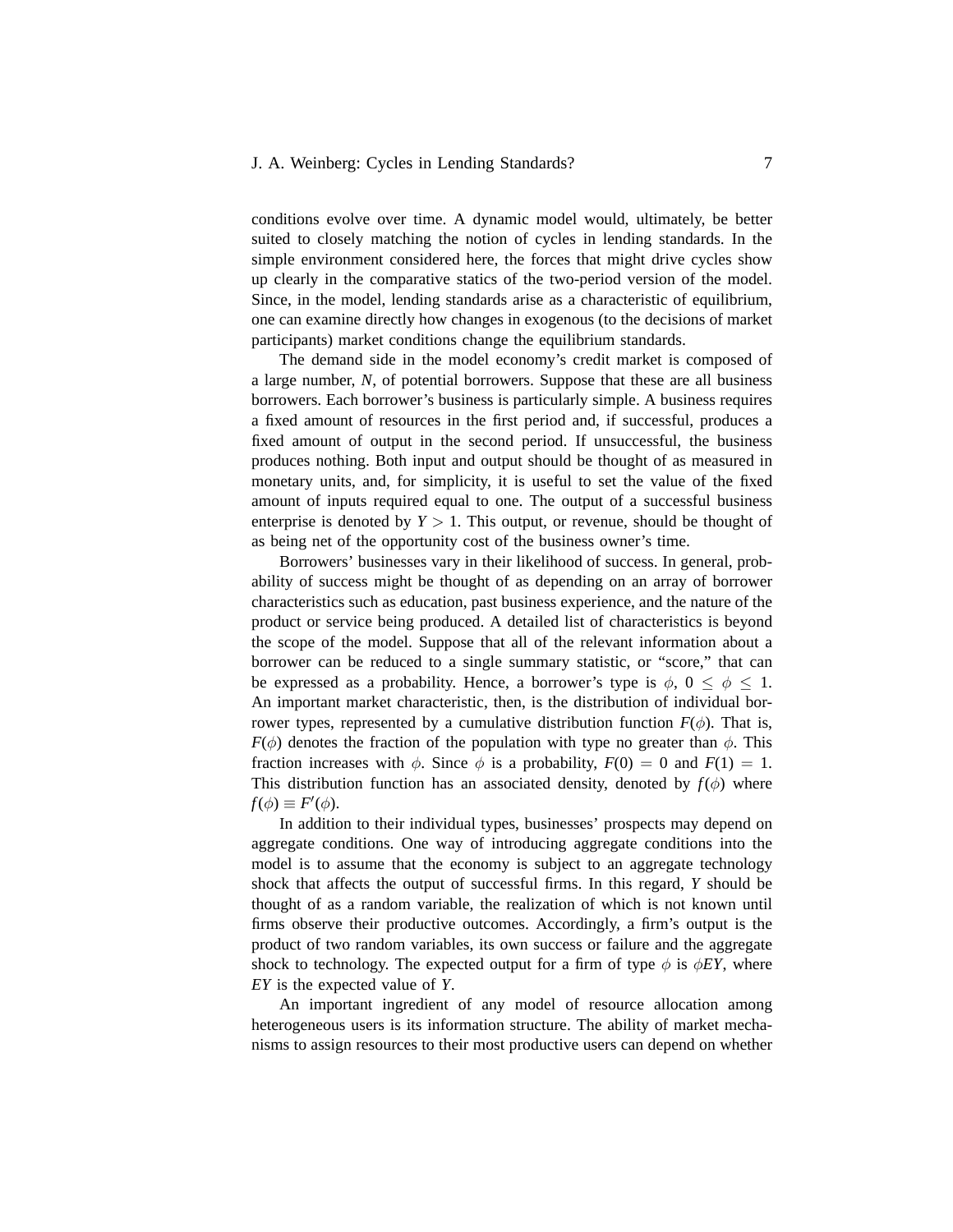individual productive capabilities are public or private information.<sup>9</sup> Similarly, if it is difficult for outsiders to observe a business's productive outcome, then the business may not be able to commit to payments contingent on that outcome. This limit on payment schemes can, in turn, limit the opportunities for gains from trade. In what follows, these complications are assumed away. This simplifying assumption is not based on a belief that informational frictions are not an important characteristic of financial market transactions. Indeed, such frictions are probably essential for understanding why financial institutions and contracts look the way they do. The assumption of perfect information allows the model to focus more directly on the implications of diversity among borrowers for the market allocation of credit.

Suppose that business owners have no funds of their own. Since there is an interval of time between the employment of inputs and the realization of output, providing a business with the funds to acquire inputs necessarily involves an extension of credit. If there are limited funds available for acquiring resources, or if there are alternative uses of funds that provide sufficient returns, then some businesses will operate and others will not. The credit market in this model economy allocates savers' funds to ultimate business borrowers and thereby determines which firms operate.

Business borrowers are assumed to be risk-neutral, caring only about the expected value of their profits. A business is willing and able to borrow funds if, after paying for the loan, it expects to cover at least the opportunity cost of its owner-manager's time. Since the resolution of uncertainty occurs between the extension and the repayment of the loan, the measure of the cost of credit relevant to the borrower's decision is the expected payment. This expected payment, or expected return from the lender's point of view, plays the role of the price in this market. That is, in order to attract funds, a borrower must be able to offer payments that have an expected value equal to the market return, denoted *r*.

Given a market return, *r*, any borrower whose expected output, *φEY*, is at least equal to *r* will be willing and able to profitably take a loan. Any such borrower can fashion a feasible repayment schedule that yields an expected return of *r* to lenders. Repayment schedules, here, are particularly simple. Since an unsuccessful business has no proceeds, no payment is made in that event. A successful business can make a repayment up to its realized output *Y*. Since *Y* is a random variable (common to all borrowers) that is realized before repayments are made, the repayment by a successful borrower can be contingent on *Y* as well as on the borrower's type, *φ*. Hence, the repayment made by a successful borrower will be denoted by  $\rho(\phi, Y, r)$ , where *r* is added as an argument to indicate dependence on the required expected return.

 $9$  See Lacker and Weinberg (1993) for a discussion of private information in a model very similar to that in the present discussion.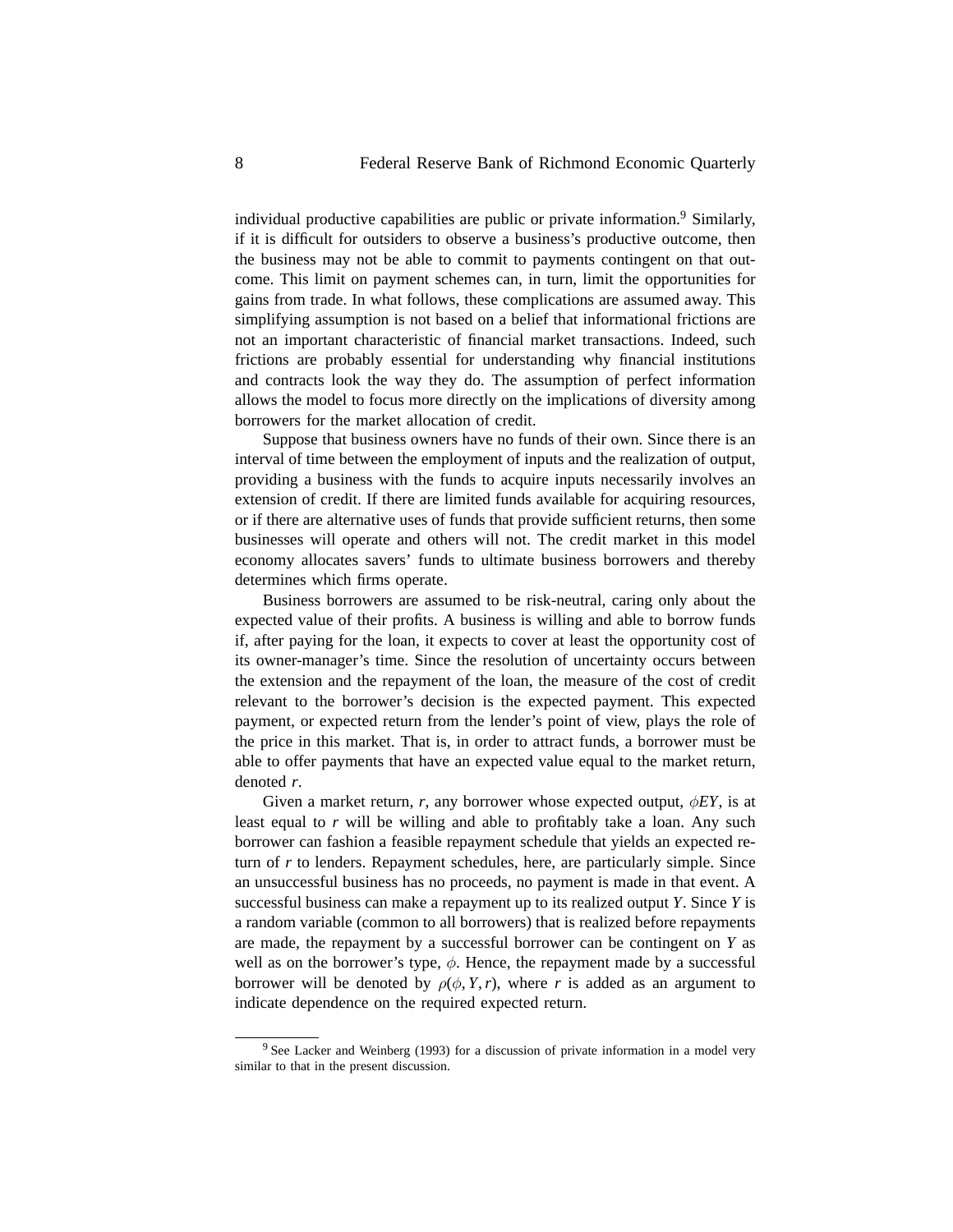The expected repayment from a type  $\phi$  borrower is  $\phi E_Y[\rho(\phi, Y, r)]$ , where the notation  $E<sub>Y</sub>$  indicates expectation with respect to the aggregate random variable *Y*. An "acceptable" payment schedule is one that, given the borrower's type, meets the market expected-return requirement. That is, to be acceptable, a schedule must satisfy

$$
\phi E_Y[\rho(\phi, Y, r)] \ge r. \tag{1}
$$

Recall that each loan is assumed to be one unit of funds. Therefore, given the required expected return,  $r$ , the demand for funds is simply given by the portion of the population of borrowers that can structure a payment schedule that yields an expected payment of at least *r*. The most a successful borrower can pay is the entire realized output, *Y*. A borrower who agrees to pay this maximum for all realizations of *Y* will be just indifferent between borrowing and remaining idle. The lowest-type borrower for whom obtaining a loan that the market finds acceptable will be worthwhile is the borrower for whom  $\phi EY = r$ , or  $\phi = r/ EY$ . Hence, the demand for funds is the number of borrowers with  $\phi$  >  $r/ EY$ . Accordingly, demand can be expressed as a function of the required return and the expected value of the aggregate technology shock:

$$
D(r, EY) = [1 - F(r/EY)]N.
$$
 (2)

The right-hand side of this equation is simply the size of the population, *N*, times the fraction of borrowers with probabilities of success above the cutoff value, *r*/*EY*. Notice that this function has the usual property of a demand function: demand is decreasing in the cost of funds, *r*. In addition, all businesses are willing to borrow when  $r = 0$ , and none will be willing when  $r = EY$ .

Given a cost of funds, the cut-off value of the individual probability of success resembles a credit standard. This probability of success is assumed to be a function of the observable characteristics of the borrower. Hence, setting a minimum level for *φ* amounts to establishing a standard based on borrowers' characteristics.

In addition to borrowers, the economy is populated by other individuals who are endowed with funds in the first period, but may seek to save some of those funds for consumption purposes in the second period. Depending on the existence of alternatives, some or all of these funds may be saved in the form of loans to the business borrowers described above.

The behavior of savers will not be as carefully described as that of borrowers. For purposes at hand, it is sufficient to specify a function,  $S(r)$ , that determines the aggregate savings available to business borrowers. This function could take a variety of forms. One possibility is that  $S(r)$  is a constant value (perfectly inelastic). This would occur if loans to businesses constituted the only outlet for savings and if savers' preferences were such that their desired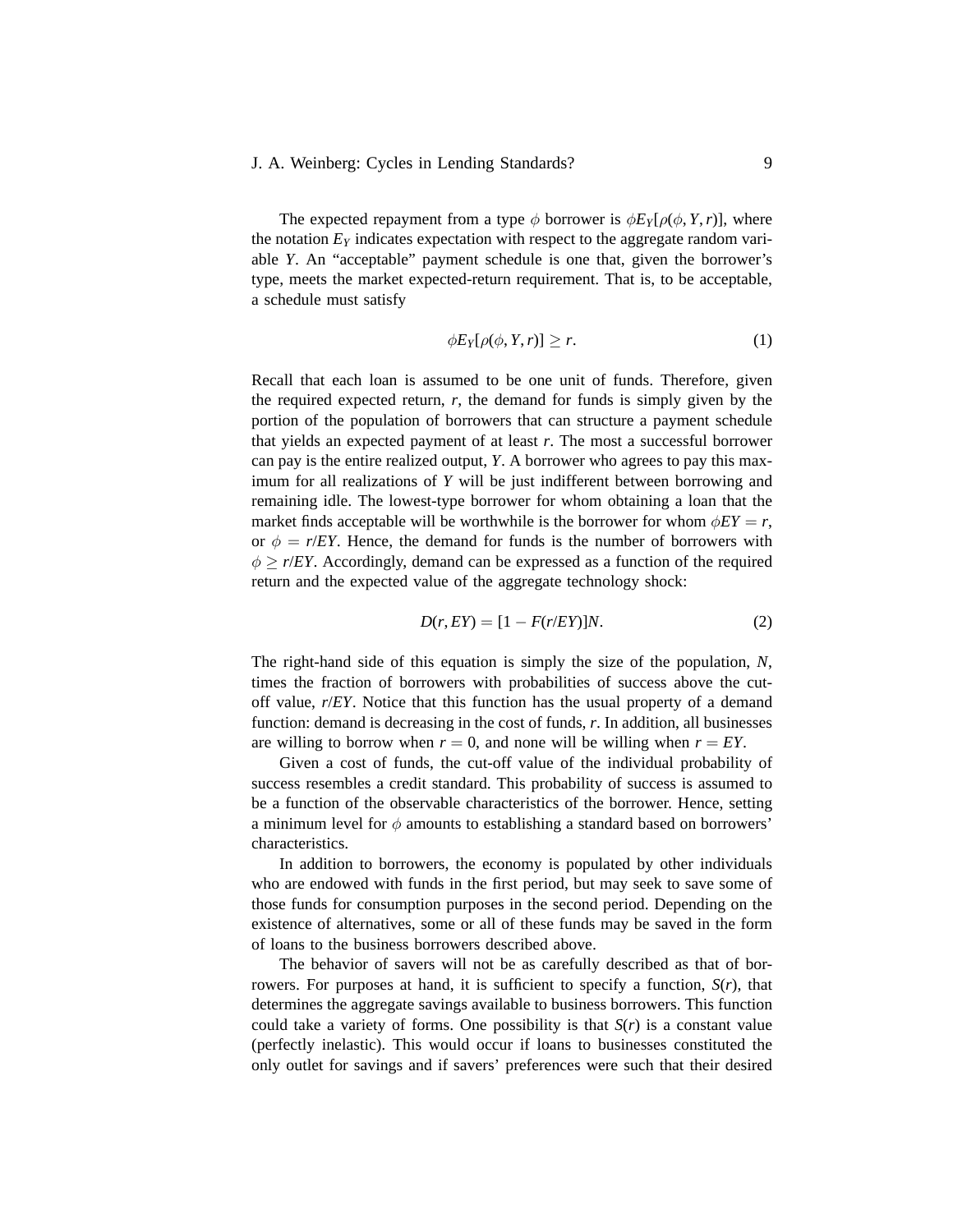savings were independent of the rate of return.<sup>10</sup> Alternatively, if the business borrowers represent only a small portion of the economy's demanders of funds, then the supply of funds to this small sector can be treated as perfectly elastic; as much funding as is demanded will be forthcoming so long as borrowers are able to pay an expected return at least as great as that available elsewhere in the economy.

A last possibility for the behavior of savers arises if, for instance, they use first-period funds for both first- and second-period consumption, and if the only means of saving is through loans to businesses. In this case, savings increase with *r*. The key maintained assumptions about  $S(r)$  are that  $S(0) < N$ and  $S(EY) > 0$ . The first of these two assumptions assures that if credit is free, demand exceeds supply. The second implies that there are at least some rates of return for which supply exceeds demand.

In addition to the expected return, savings may depend on other aggregate conditions. For instance, one might imagine variation in savers' first-period endowment. This endowment might be, in part, the result of an aggregate shock in the first period that may, in turn, affect people's expectations about the second-period technology shock. Hence, one can imagine shifts in aggregate conditions that cause shifts in both the supply of funds by savers and the demand of borrowers.

To this point, there has been no mention of the role of intermediaries in the credit market. The model's specification is such that intermediaries are not necessary to allocate effectively the economy's resources among borrowers. In fact, borrowers could sell securities, offering prorated shares of the payment schedules,  $\rho(\phi, Y, r)$ . In equilibrium, a saver might own shares of the securities issued by a variety of borrowers. The ability of borrowers to contract directly with the savers arises from the absence of informational frictions in the model.

Although intermediaries are not necessary, one can imagine credit in this economy flowing through institutions that take the funds of savers, in exchange for some promised return, and distribute those funds to borrowers. Borrowers, then, make the payments  $\rho(\phi, Y, r)$  to the intermediaries, who use those payments to pay the savers. If the activity of intermediating is costless and if there is free entry into this activity, then, in equilibrium, intermediaries will have zero profits and the allocation of resources will be the same as in the case of the direct securities market. While the discussion that follows will adopt this interpretation of an intermediated credit market, note that the model applies more generally to the competitive allocation of credit, with or without intermediation.

It is assumed that all market participants—borrowers, savers, and intermediaries—take the expected return, *r*, as given in making their economic

 $10$  For instance, if savers care only about consumption in the second period, then they will save all of their resources, regardless of the rate of return.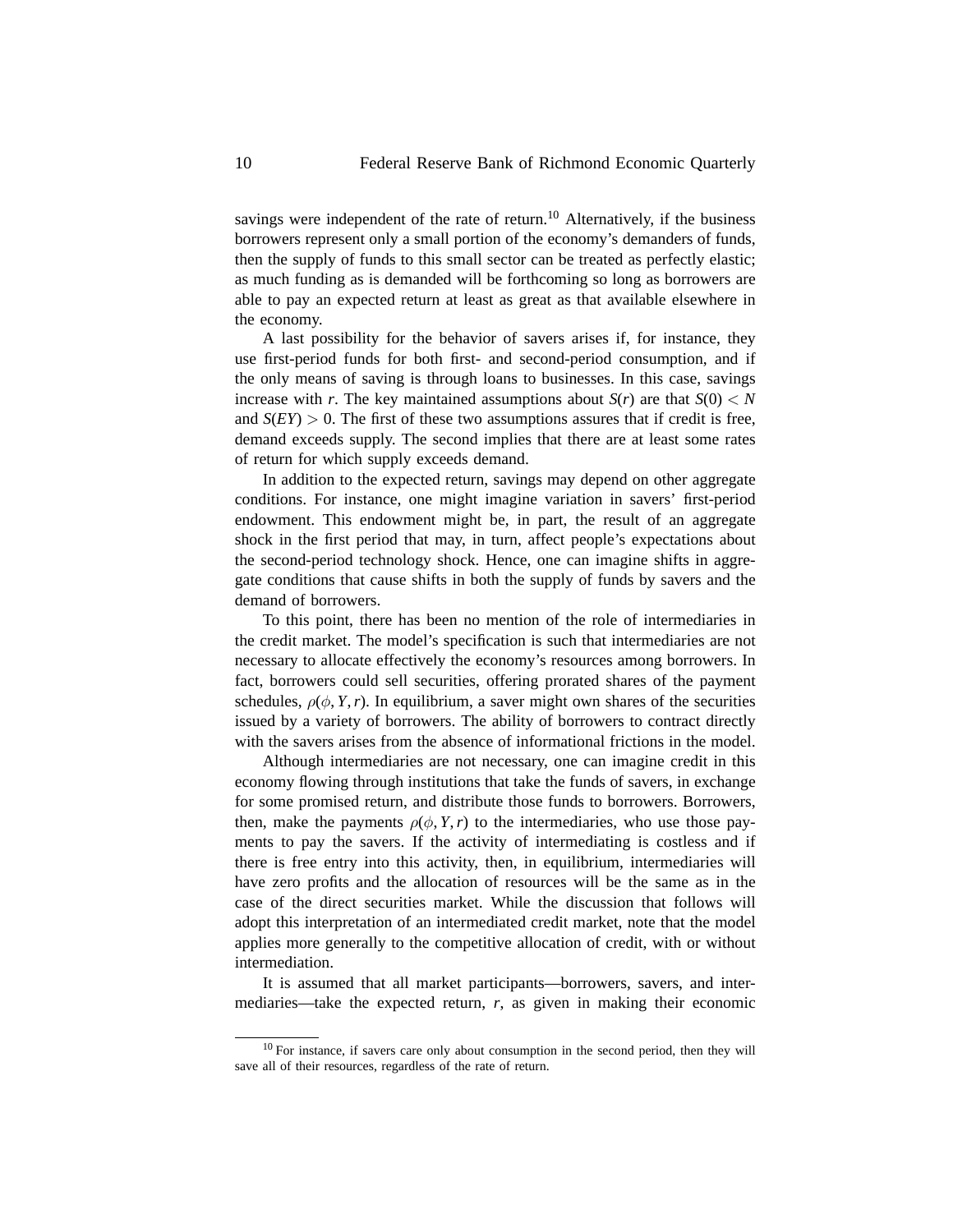decisions. Under the intermediary interpretation, intermediaries attract total savings of  $S(r)$ , accept loan applications from borrowers, and adopt a lending standard. A lending standard, here, is simply a rule stating the minimum acceptable probability of success. A type  $\phi$  borrower takes a loan from the intermediary that offers the lowest expected repayment,  $E_Y[\rho(\phi, Y, r)]$ , among those that are willing to accept a type  $\phi$  credit risk.

## **3. EQUILIBRIUM**

The equilibrium expected return equates savers' supply of funds to the demand of the borrowers. Hence, equilibrium can be represented by a standard supply and demand diagram, as in Figure  $2<sup>11</sup>$ . The market-clearing return, denoted  $r^*$ , in turn determines the minimum acceptable probability of success. This lending standard,  $\hat{\phi}$ , satisfies

$$
\hat{\phi} EY = r^*.\tag{3}
$$

Given this cut-off, the aggregate amount of credit extended is  $N[1 - F(r^*/EY)]$ . Competition assures that each loan makes zero expected profits for the lender. This zero-profit condition implies that repayment schedules for borrowers of type  $\phi$  are such that  $\phi E_Y[\rho(\phi, Y, r^*)] = r^*$ . Note that all loans are risky in the sense that a borrower only makes payments when successful (with probability *φ*). Hence, for all but the best borrower (type  $φ = 1$ ) there is a positive markup between the average contractual repayment rate,  $E_Y[\rho(\phi, Y, r^*)]$ , and the cost of funds, *r*∗. Notice, also, that this markup gets larger as the probability of success,  $\phi$ , gets smaller.

All lending brings with it an expectation of losses. A loss will be said to occur when no payment is made. This amounts to defining default as arising only from the borrower-specific failure to produce, not from variations in payments arising from changes in the aggregate shock. That is, the loss on a failed borrower is equal to the payment that would have been expected had that borrower succeeded. For a type  $\phi$  borrower, then, the expected loss to the lender is weighted by the probability of failure:

$$
L(\phi, r^*) \equiv (1 - \phi) E_Y[\rho(\phi, Y, r^*)] = \frac{(1 - \phi)}{\phi} r^*.
$$
 (4)

Note that  $L(\phi)$  is decreasing in  $\phi$ , as one would expect.

Equation (4) gives a narrow specification of losses. A loan to a given borrower suffers a loss only if that borrower fails to produce a positive output. A broader specification of losses might include shortfalls of payments caused by bad realizations of the aggregate shock. For instance, one might define a loss as occurring any time the realized payment is less than  $E_Y[\rho(\phi, Y, r^*)]$ .

 $11$  Note, however, that in Figure 2, price is on the horizontal axis.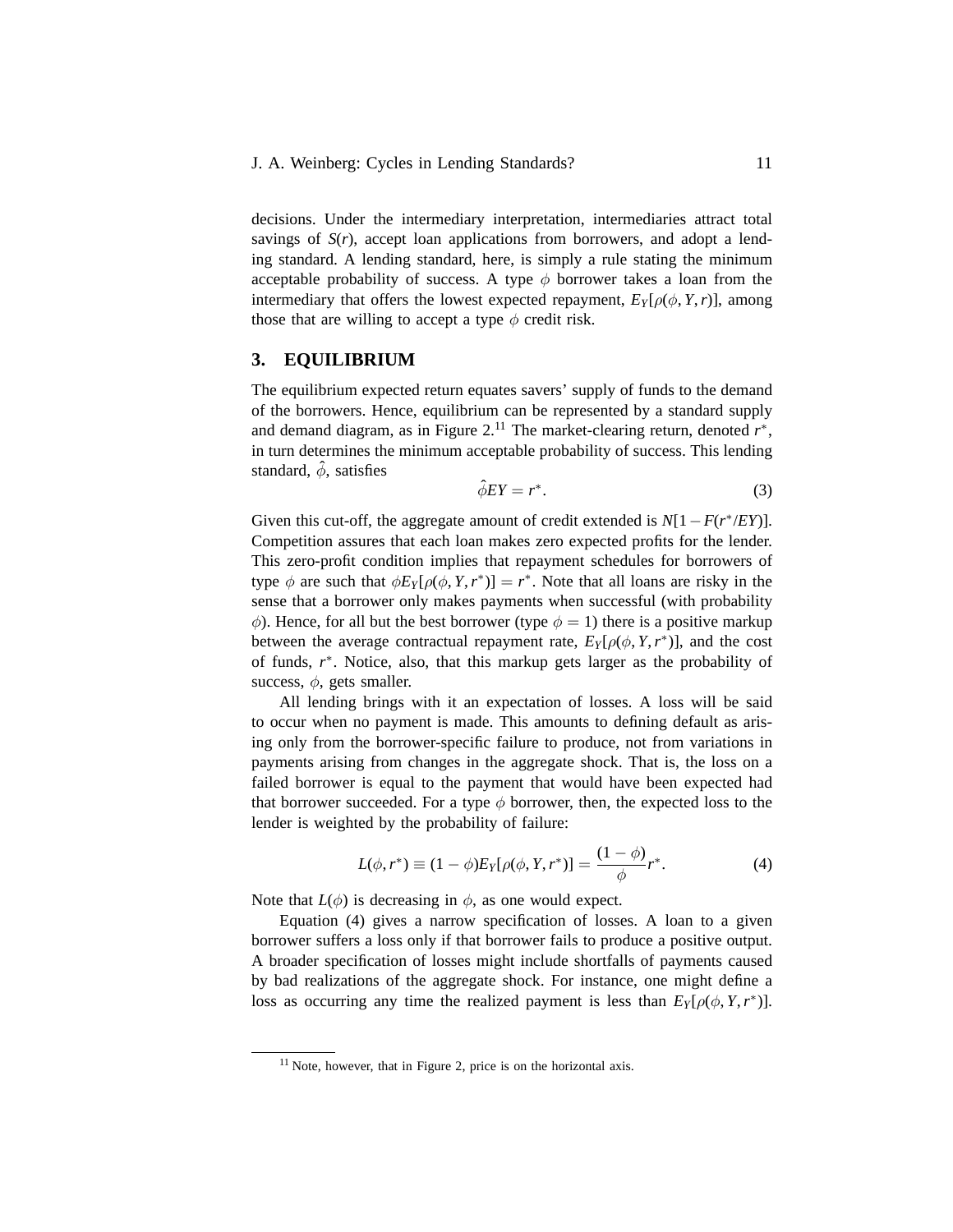

**Figure 2 Supply and Demand in the Credit Market**

This broader specification would complicate the analysis without changing the essential fact that expected losses rise as the probability of success falls.

The narrower specification of losses,  $L(\phi)$ , treats as losses only those shortfalls resulting from borrower-specific performance. With the narrow specification, changes in the equilibrium lending standard will affect expected aggregate losses primarily through the change in the riskiness of loans made. Since this interaction is the intended focus of this article, the narrow specification is sufficient. Expected aggregate losses, per loan made, are given by

$$
\bar{L}(r^*) \equiv \frac{1}{[1 - F(r^*/EY)]} \int_{r^*/EY}^{1} L(\phi, r^*) f(\phi) d\phi.
$$
 (5)

The right-hand side of equation (5) is the expected value of the function  $L(\phi, r^*)$ , given that  $\phi$  is greater than the threshold value  $\hat{\phi}$ . For each type,  $L(\phi, r^*) f(\phi)$  gives the expected losses weighted by that type's weight in the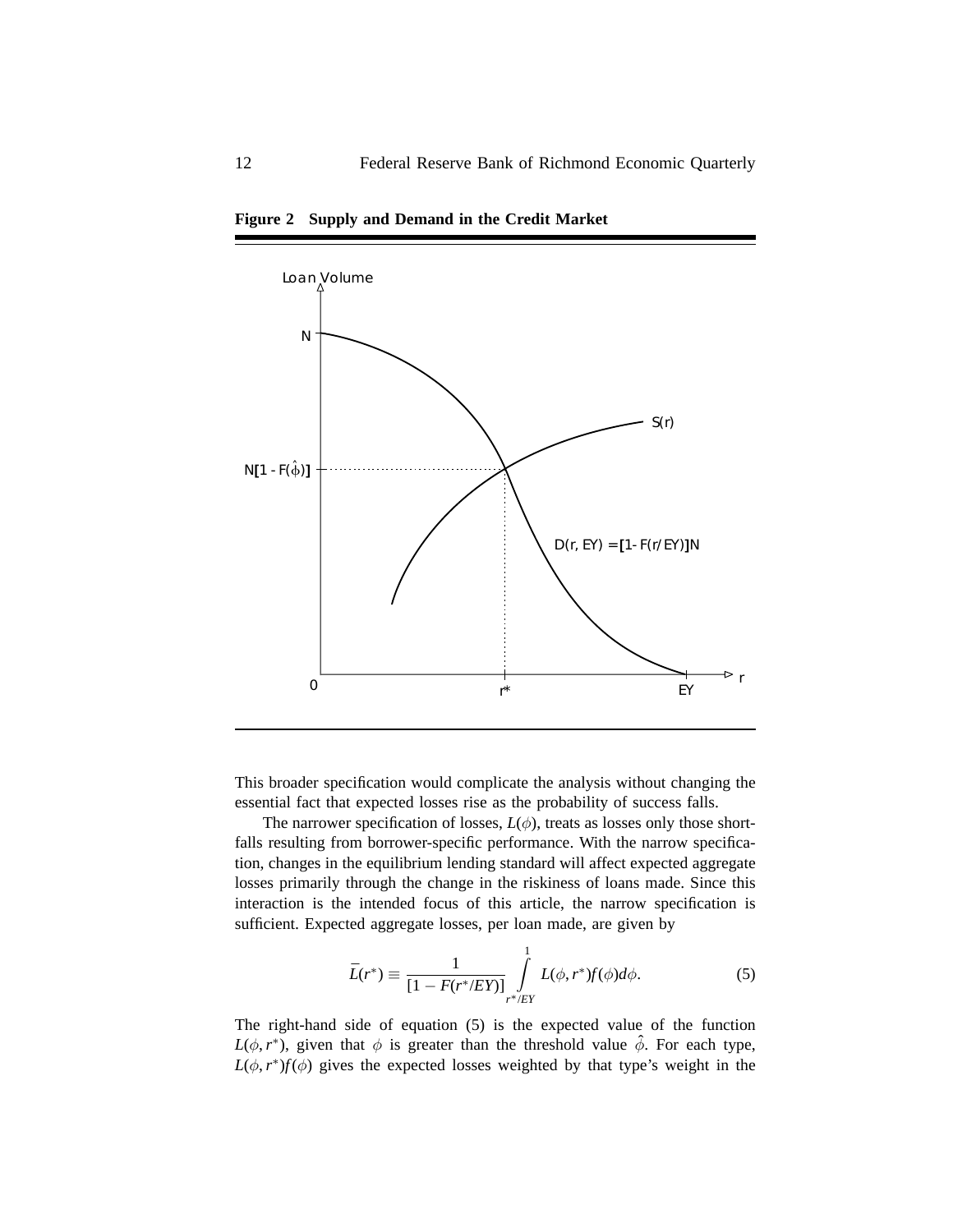population's distribution of types. The integral, then, can be viewed as adding up these weighted expected losses across all borrowers that receive loans. Dividing by the number of borrowers receiving credit gives average losses.

The competitive equilibrium described above achieves an efficient allocation of funds.12 Given the expected technology shock, the market extends credit to businesses from the top down, until the supply of funds has been exhausted. In other words, it is impossible to find two businesses, one funded and one unfunded, such that the unfunded firm has a higher probability of success. There is no "credit rationing" in the sense that the term is often used. All borrowers who are willing and able to pay the required return (in expected value) receive loans.

#### **4. COMPARATIVE STATICS**

As presented above, the key exogenous variable in the model is *EY*, the expected value of the aggregate shock. Accordingly, all of the endogenous variables determined in equilibrium are functions of *EY*. Expectations, of course, are not truly exogenous variables. Rather, economic decisionmakers form expectations by observing current conditions and making assumptions about the relationship between current conditions and future conditions. Recall that the model's description specifies a two-period time horizon. The market for funds allocates credit in the first period, based on expectations of conditions in the second period. The expectation *EY*, then, may be a function of some condition observed in the first period. Since that condition would be exogenous to the decisions made by borrowers and lenders, including the additional variable would contribute little to the current analysis. This section, therefore, simply treats *EY* as an exogenous variable and examines how the endogenous variables respond to changes in *EY*. 13

In terms of Figure 2, an increase in *EY* brings about an increase in demand, as represented by an outward shift of the demand curve. For any required return, the set of borrowers who can profitably meet that requirement grows as *EY* rises. Specifically, the marginal borrower is that for whom  $\phi EY = r$ ; this is the borrower who, if promising payments with expected value  $r$ , has expected earnings net of payments just equal to zero. An increase in *EY* lowers the marginal type. Hence, as expected aggregate conditions improve, riskier borrowers become acceptable for any given required return.

 $12$  A deeper discussion of the efficiency of equilibrium would have to include a more explicit treatment of the economic decisions made by savers; as long as those decisions are such that an equilibrium exists and there are no externalities, equilibrium will be efficient (Pareto-optimal).

<sup>&</sup>lt;sup>13</sup> More precisely, the distribution of *Y* is assumed to be subject to exogenous changes. Market participants are aware of the true distribution when they make their first-period decisions and, hence, form expectations rationally.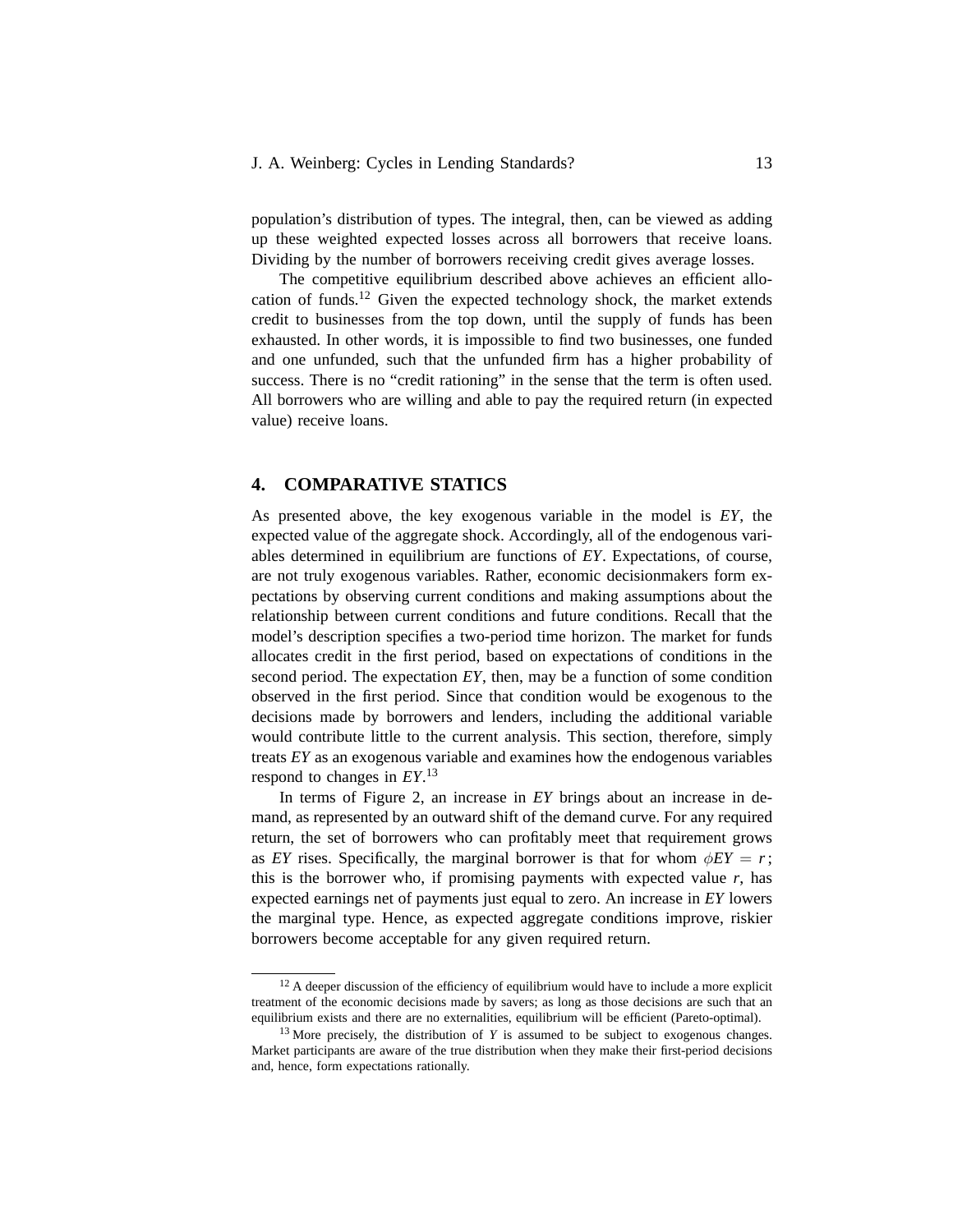Of course, since more businesses are able to borrow profitably at any given return, market forces will cause the equilibrium required return, *r*∗, to rise if, as in Figure 2, the supply of funds depends on the return to saving. The overall change in the lending standard,  $\phi$ , is

$$
\frac{d\hat{\phi}}{dEY} = \frac{d}{dEY} \left[ \frac{r^*}{EY} \right] = \frac{dr^*}{dEY} \frac{1}{EY} - \frac{r^*}{(EY)^2}.
$$
 (6)

The right-hand side of this expression includes a direct and an indirect effect. The direct effect is given by the second term; for a fixed required return,  $r^*$ ,  $\hat{\phi}$ falls as *EY* rises. The first term is the indirect effect that comes from the change in  $r^*$ . If the increase in demand causes  $r^*$  to rise, then the rising cost of funds will dampen the decline in the lending standard. If the supply of funds is not perfectly inelastic, the equilibrium lending standard falls, and credit is extended to a wider range of borrowers as *EY* rises. If supply is perfectly elastic (for instance, if this credit market is a small portion of broader financial markets), then the first term on the right side of equation (6) is zero and only the direct effect on  $\hat{\phi}$  is present.

Since all loans have some risk of loss, the expansion of lending when expected conditions improve causes expected losses on loans to rise. Expected losses, however, also rise as a percent of total loans. That is,  $\bar{L}(r^*)$  rises as *EY* rises. This can occur for two reasons. First, as seen in equation (4), the expected loss on a loan to any given borrower rises if *r*∗ rises. Second, expansion of lending comes at the bottom of the range of acceptable credit risks. Hence, added borrowers bring greater-than-average expected losses.

Closely related to loan losses is the average markup of repayments by businesses that do not fail over the cost of funds, *r*. This markup for a type *φ* borrower is  $E[\rho(\phi, Y, r^*)]/r^*$ . Since, in equilibrium,  $\phi E[\rho(\phi, Y, r^*)] = r^*$ for all acceptable borrowers, the markup for a type  $\phi$  borrower is simply 1/*φ*. Therefore, for any given borrower, the average markup of repayment (conditional on successful production) over the lender's opportunity cost of funds is independent of aggregate conditions. Accordingly, the average markup across borrowers rises as the lending standard, ˆ*τ* , falls with a rising *EY*. Additional borrowers have a higher risk of failure and, therefore, must make greater average payments, conditional on success.

#### **5. DISCUSSION**

Can the model presented above yield insights into cycles in lending standards? Recall that in a fully dynamic model, aggregate conditions would evolve according to a process that would allow market participants to form the expectation, *EY*, using observations of current and, perhaps, past conditions. More precisely, *EY* would be a function of at least the most recently observed productive (or profit) experience of successful business firms.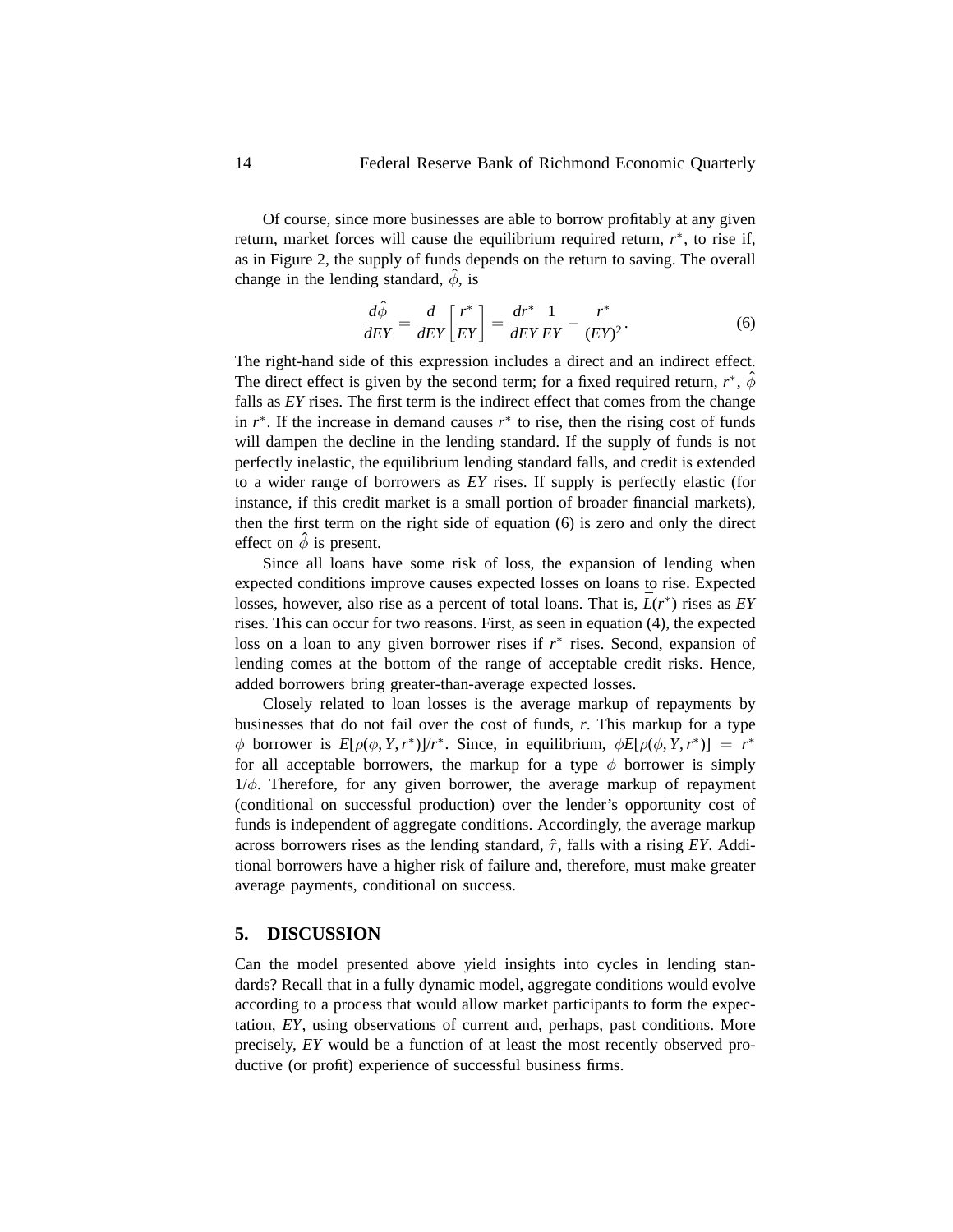#### J. A. Weinberg: Cycles in Lending Standards? 15

If there is persistence in the aggregate technology shock that determines *Y*, then expected output is high when current output is high. Hence, loan growth and falling standards occur during good economic times. Since a lower standard means the extension of credit to borrowers with a higher risk of default, it seems as though movements in the lending standard can have the effect of widening the swings in the economy, especially in downturns. If, when expectations were high, a downturn occurs because of a low realization of *Y*, output falls not just because of the low aggregate shock, but also because of the higher number of failures of marginal borrowers. On the other hand, if the economy experiences a string of good aggregate performance, it is possible to have a period of rising losses while total loans and economic activity continue to grow. This possibility might be reminiscent of much of the expansion of the U.S. economy in the 1980s.

In the model outlined above, changes in lending and lending standards come entirely from the demand side of the market. It may be reasonable to suppose that changes in aggregate conditions also affect the supply of funds. In particular, if a high current value of the output of successful firms means that savers' total resources are correspondingly high, then the supply of funds may expand together with the demand. This would tend to reinforce the effect of aggregate shocks on the expansion of credit while making the effect on expected returns ambiguous.

Popular discussions of changes in lending standards often implicitly treat these changes as originating from the supply side. When standards rise, for instance, there are often references and anecdotes concerning borrowers who are being rationed out of the market. Such references seem to suggest that demand has not changed, but that borrowers who are willing and able to take loans under prevailing market conditions are being denied credit. Casual evidence, however, is difficult to interpret, particularly when credit flows from suppliers to demanders through intermediaries. One can interpret the model presented above as one of an intermediated market. Under this interpretation, for the market to achieve its equilibrium allocation it is not necessary for borrowers to be aware of aggregate conditions. If every borrower submits applications to one or more banks, then the banks, knowing the aggregate condition, will make credit decisions according to the equilibrium described above. Hence, the perceptions of borrowers who get screened out as standards rise (as *EY* falls) can be misleading.

Another aspect of popular discussions of variations in lending standards is the degree of competition among intermediaries. As in late 1994 and early 1995, observers often point to rising competition as a cause of weakening bank standards. The model presented in this article, as a model of perfect competition, cannot capture rising competition. Presumably, if competitiveness is to vary, competition must be imperfect. Imperfect competition might arise from technological or legal barriers to entry. Procyclical competitiveness might arise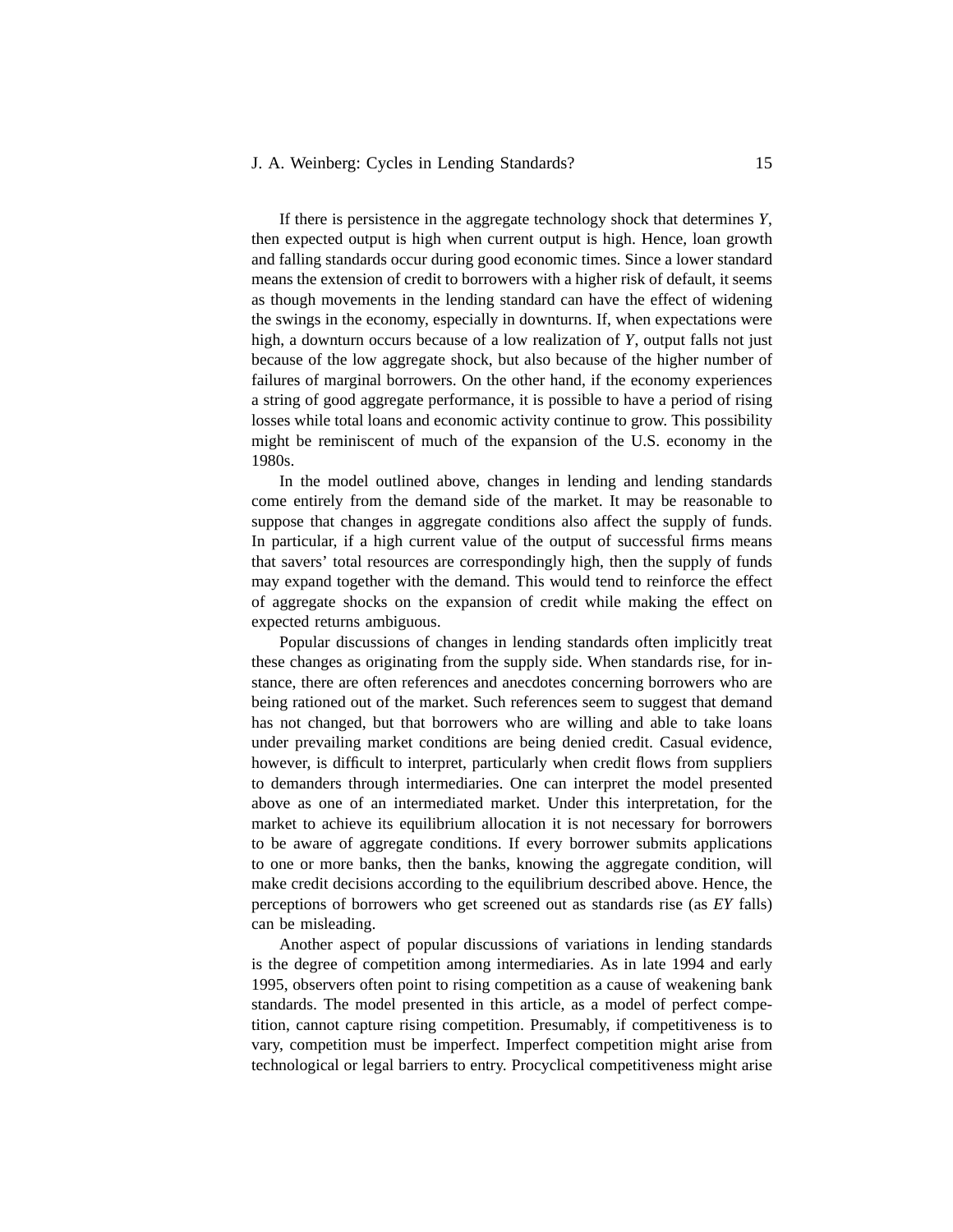if lenders in an imperfectly competitive market find it more difficult to refrain from aggressive competition during expansions. This sort of varying competition would reinforce the countercyclical lending standards of this article's model.

The model clearly does not imply that a goal of supervision and regulation of financial intermediaries should be to encourage "smooth" lending standards that do not vary with aggregate conditions in the economy. Rather, the model implies that in times of strong and improving economic activity, businesses (and households) whose individual characteristics make them look risky may become acceptable borrowers. A policy aimed at smoothing credit standards would limit the ability of participants in the economy to adapt to changing economic conditions and to take productive risks when those risks are warranted.

Of course, the existence of regulatory oversight of bank activities seems to presume a bias toward excessive risk taking on the part of banks. The source of that presumption is deposit insurance. It is not clear why the adverse incentive created by deposit insurance should be greatest during periods of strong economic performance and expanding credit. If anything, deposit insurance should have its greatest effect on incentives at the other end of the cycle in credit market conditions. The argument in the literature on this topic is that insured lenders may have an incentive to "bet the bank" when they are in weak financial condition. This suggests that regulatory scrutiny of bank lending behavior should be greatest during a period of low returns (profitability) for banks.

#### **6. CONCLUSION**

Lending standards are usually thought of in terms of requirements placed on the characteristics of individual loans and borrowers. A central point of this article is that there is a natural tendency for standards to vary inversely with the level of activity in the credit markets. There is, of course, a sense in which lending standards do not vary at all in this article's model. The marginal borrower is always that borrower who can just afford repayment terms that just cover (in expected value) the opportunity cost of savers' funds. That the quality of the marginal borrower varies is the result of the interaction of individual and aggregate conditions in determining the payoff to extending credit. As (expected) aggregate conditions improve, a borrower who did not look creditworthy yesterday may now be deserving of credit.

The frictionless model examined herein is missing many of the ingredients that are perhaps important to the character of modern credit markets and institutions. Even with further complications, however, the fundamental role of the credit market would be the same. Given perceptions of the general condition of the economy, the credit market sets a threshold for acceptable risks. If the market functions well, subject to whatever imperfections may be present in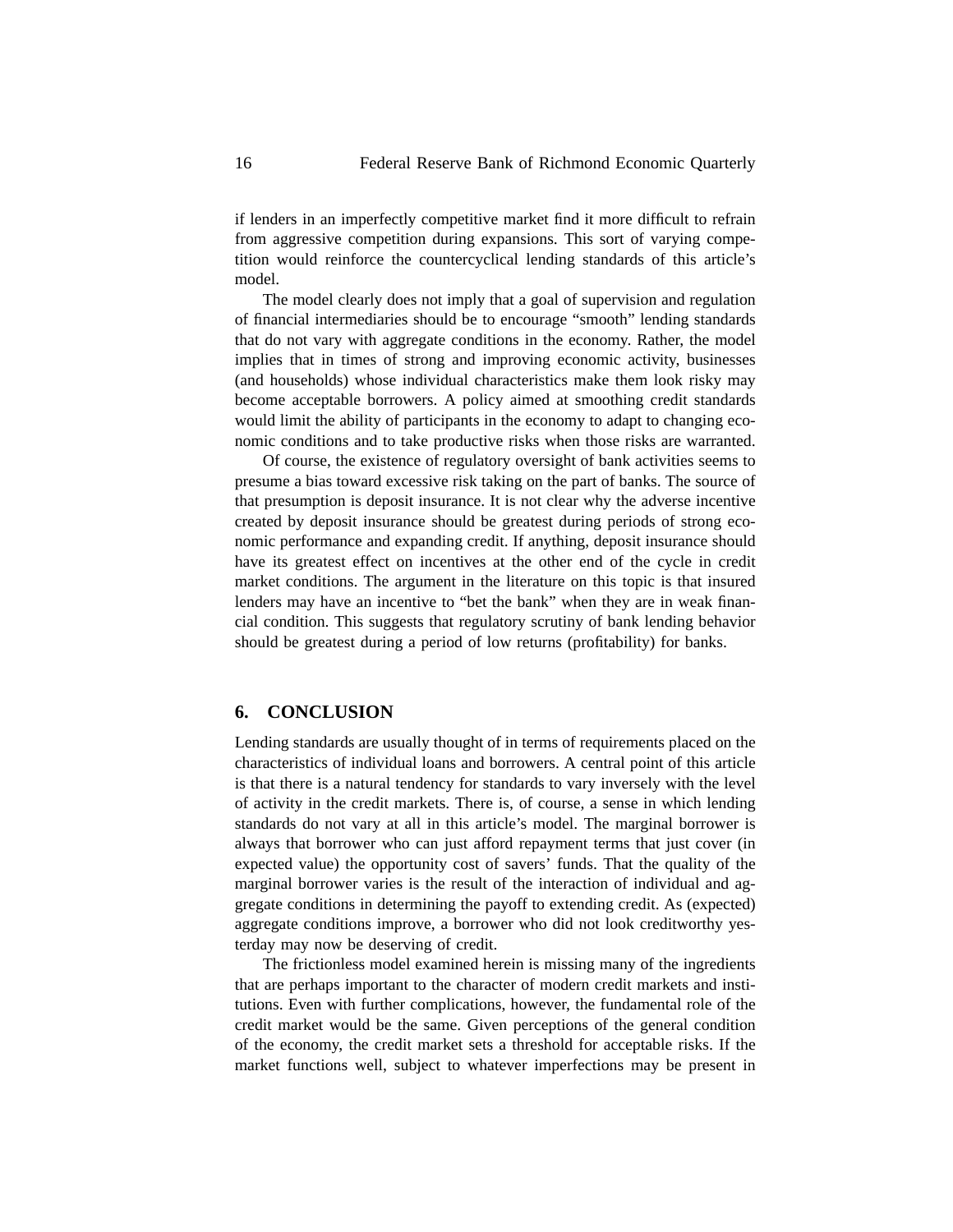the economic environment, then an improvement in participants' perceptions of aggregate conditions will lower the threshold.

The concerns about credit quality that are often expressed in times of expanding credit are typically driven by very current news. A more "global" perspective would recognize the interaction of individual and aggregate conditions. The model examined in this article suggests that a policy goal of credit standards that are constant over time is not only unwarranted, but could be counterproductive.

## **REFERENCES**

- Bernanke, Ben S., and Cara S. Lown. "The Credit Crunch," *Brookings Papers on Economic Activity,* 2:1991, pp. 205–47.
- Connor, John. "Comptroller Unveils Credit Committee, Citing Slippage in Banks' Loan Standards," *The Wall Street Journal,* April 10, 1995, p. 2.
- Cunningham, Donald F., and John T. Rose. "Bank Risk Taking and Changes in Financial Condition of Banks' Small and Midsized Commercial Customers, 1978–1988 and 1988–1991," *Journal of Financial Services Research,* vol. 8 (December 1994), pp. 301–10.
- Darin, Robert M., and John R. Walter. "Were Bank Examiners Too Strict with New England and California Banks?" Federal Reserve Bank of Richmond *Economic Quarterly,* vol. 80 (Fall 1994), pp. 25–47.
- Dunaief, Daniel. "Bankers Agree: Credit Standards Have Been Sliding," *American Banker,* April 11, 1995, pp. 1 and 24.
- Kareken, John H. "Deposit Insurance Reform or Deregulation Is the Cart, Not the Horse," Federal Reserve Bank of Minneapolis *Quarterly Review,* vol. 7 (Spring 1983), pp. 1–9.
- Lacker, Jeffrey M., and John A. Weinberg. "Coalition Proof Equilibrium in a Private Information Credit Economy," *Economic Theory,* vol. 3 (Spring 1993), pp. 279–96.
- Mathews, Gordon. "Worries Grow that Downturn in Economy Could Punish Banks for Easing Credit," *American Banker,* March 27, 1995, pp. 1 and 28.
- Mueller, Henry P., and Leif Olson. "Credit and the Business Cycle," in Herbert V. Prochnow, ed., *Bank Credit*. New York: Harper and Row, 1981, pp. 78–91.
- Owens, Raymond E., and Stacey L. Schreft. "Identifying Credit Crunches," *Contemporary Economic Policy,* vol. 13 (April 1995), pp. 63–76.